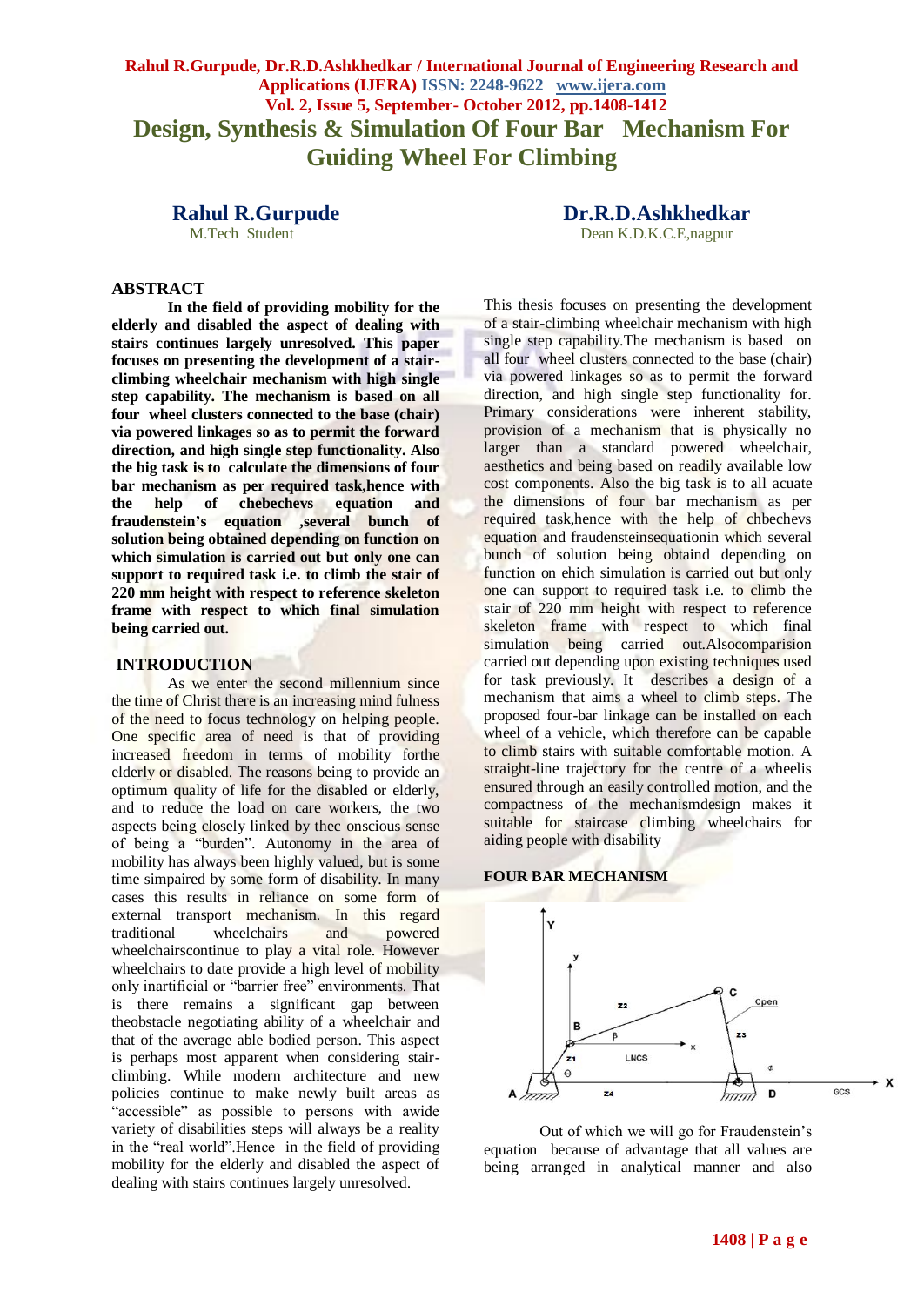calculation are being arranged simple formulation hence will leads towards accuracy as compared to other methods as that of graphical which will leads to an huge error in case of small mistakes .

To solve resolving all forcces in x-direction & ydirection on adding both we have

cos  $\theta_1$ .cos  $\theta_1$  +sin $\theta_1$ .sin  $\theta_2$  = k<sub>1</sub>cos $\theta_1$ - k<sub>2</sub>cos  $\theta_2$ +k<sub>3</sub> cos(  $\theta_2 - \theta_1$ ) = k<sub>1</sub>cos  $\theta_1$ - k<sub>2</sub>cos  $\theta_1$ + k<sub>3</sub> Where,  $k_1 = r_1/r_2$ ,  $k_2 = r_1/r_4$ ,  $^{2}$  -  $r_{3}^{2}$  $+ r_4^2 + r_1^2 / r_2 r_4$ 

## **FORMULATION OF PROBLEM:**

Here we have to finalize dimensions of four bar mechanism,taking into consideration 3 precision point method and fraudeinsteins equation following procedure for different functions such as  $y=1/x, y=x^2, y=x^3, y=In$   $X$ ,  $Y=log$   $x, y=e^x, y=sin$ x,y=cos x, y=tan x are different types of functions being used and calculation are as follows 1)0<x<360 2)Δθ=360<sup>0</sup>, ΔΦ=120<sup>0</sup>  $3)$  $\Phi$ s= $0^0$ , $\theta$ s= $0^0$ 4)Bychebchev spacing ΔXj=ΔX/2(1-cos(∏(2j- $1)/(2n)$ 5) θj=Δθ/ΔX (Xj-X1) 6) Фj=ΔФ/ΔY (Yj-Y1) 7)ByFraudensteins equation  $K_1 \cos\theta + K_2 \cos\Phi + k_3 =$  $cos(θ-Φ)$ 8) Calculate  $K_1, K_2, K_3$ 9)Assume any one linklength  $Z_1=220$ mm 10) $K_1 = Z_1/Z_4$ ,  $K_2 = -Z_1/Z_4$ ,  $K_3 = Z_3^2 - Z_2^2 - Z_1^2$  $Z_4^2/2^*Z_2^*Z_4$ 

### **CALCULATIONS FOR DIFFERENT FUNCTIONS:**

We have, 3 precision point and fraudensteins equation  $0^0$   $\ll$   $\times$  360 $^0$  $\Delta\theta = 360^\circ$ ,  $\Delta\Phi = 120^\circ$  $\Theta$ s=0<sup>0</sup>,  $\Phi$ s=0<sup>0</sup>

**1)For Function Y=X<sup>5</sup>** By chebyshev spacing formula  $\Delta$ Xj= $\Delta$ X/2<sup>\*</sup>(1-cos( $\prod$ (2j-1)/2n))  $\Delta X = (Xn+1)-(X0)=360-0=360$ For j=3.5,4.5,5.5  $\Delta$ X1=360/2\*(1-cos( $\prod(2*3.5-1)/2*3$ ))=35  $\Delta$ X2=360/2\*(1-cos( $\prod$ (2\*4.5-1)/2\*3))=45  $\Delta X1 = 360/2*(1-\cos(\Pi(2*5.5-1)/2*3)) = 55$ Now,  $X_0=0$   $Y_0=\infty$ <br> $X_1=226$   $Y_1=5$ .  $Y_1 = 5.89 * 10^{11}$  $X_2=261$   $Y_2=1.21*10^{12}$  $X_3=306$ <br> $X_4=360$ <br> $Y_3=2.68*10^{12}$ <br> $Y_4=6.04*10^{12}$  $Y_4 = 6.04 * 10^{12}$ We have, θj=Δθ/ΔX(Xj-X1) Фj=ΔФ/ΔY(Yj-Y1) Therefor,  $\theta$ 1=360/360\*(0-0)=0  $\Phi$ 1=120/6.04\*10<sup>12</sup>(∞-∞)=0  $\theta$ 2=360/360\*(261-226)=35  $\Phi$ 2=120/6.04\*10<sup>12</sup>\*(1.21\*10<sup>12</sup>-5.89\*10<sup>11</sup>)=50  $\theta$ 3=360/360\*(261-206)=45  $\Phi$ 3=120/6.04\*10<sup>12</sup>\*(2.68\*10<sup>12</sup>-1.21\*10<sup>12</sup>)= 55  $\theta$ 4=360/360\*(360-306)=55  $\Phi$ 4=120/6.04\*10<sup>12</sup>\*(6.04\*10<sup>12</sup>-2.68\*10<sup>12</sup>)= 65 Now by Fraudeinsteins equations  $K_1Cos\theta_1+K_2Cos\Phi_1+K_3=-Cos(\theta_1-\Phi_1)$ We have,  $0.81K_1 - 0.5K_2 + K_3 = -0.81$  $0.707K_1+0.034K_2+K_3=0.37$  $0.57K_1+0.98K_2+K_3=0.96$ Therefore  $K1=0.33, K2=-0.37, K3=1.08$ We have  $K_1 = Z_1/Z_4$  $K_2 = -Z_1/Z_2$  $K_3 = Z_3^2 - Z_2^2 - Z_1^2 - Z_4^2 / 2 \cdot Z_2 \cdot Z_4$ Assume  $Z_1 = 220$ mm Then Z4=**72.29mm**,Z2=**29mm**,Z3=**195mm**

**Basic link dimensions on comparision for different function as**  $Y=X^5$ ,  $Y=X^3$  $Y = X^2, Y = 1/X$ 

| Function | Z1       | Z2          | Z <sub>3</sub>        | Z <sub>4</sub> | Result                     |
|----------|----------|-------------|-----------------------|----------------|----------------------------|
| $Y=X^5$  | $220$ mm | $29$ mm     | 195m<br>m             | 72.29m<br>m    | simulaed                   |
| $Y=X^3$  | $220$ mm | $129$ mm    | 340 <sub>m</sub><br>m | 536mm          | Can<br>be<br>simulate<br>d |
| $Y=X^2$  | $220$ mm | $35$ mm     | 205m<br>m             | 80.29m<br>m    | Can<br>be<br>simulate<br>d |
| $Y=1/X$  | $220$ mm | 73.82m<br>m | 319m<br>m             | 151.72m<br>m   | Can<br>be<br>simulate      |

ž

### **SIMULATION 1)Identify the problem:**

First of all to calculate dimensions required as per need i.e. to formulate and calculate dimension of mechanism to climb the stair of height about 220mm and calulation as shown in the syntesis formulation and table with formulation as follow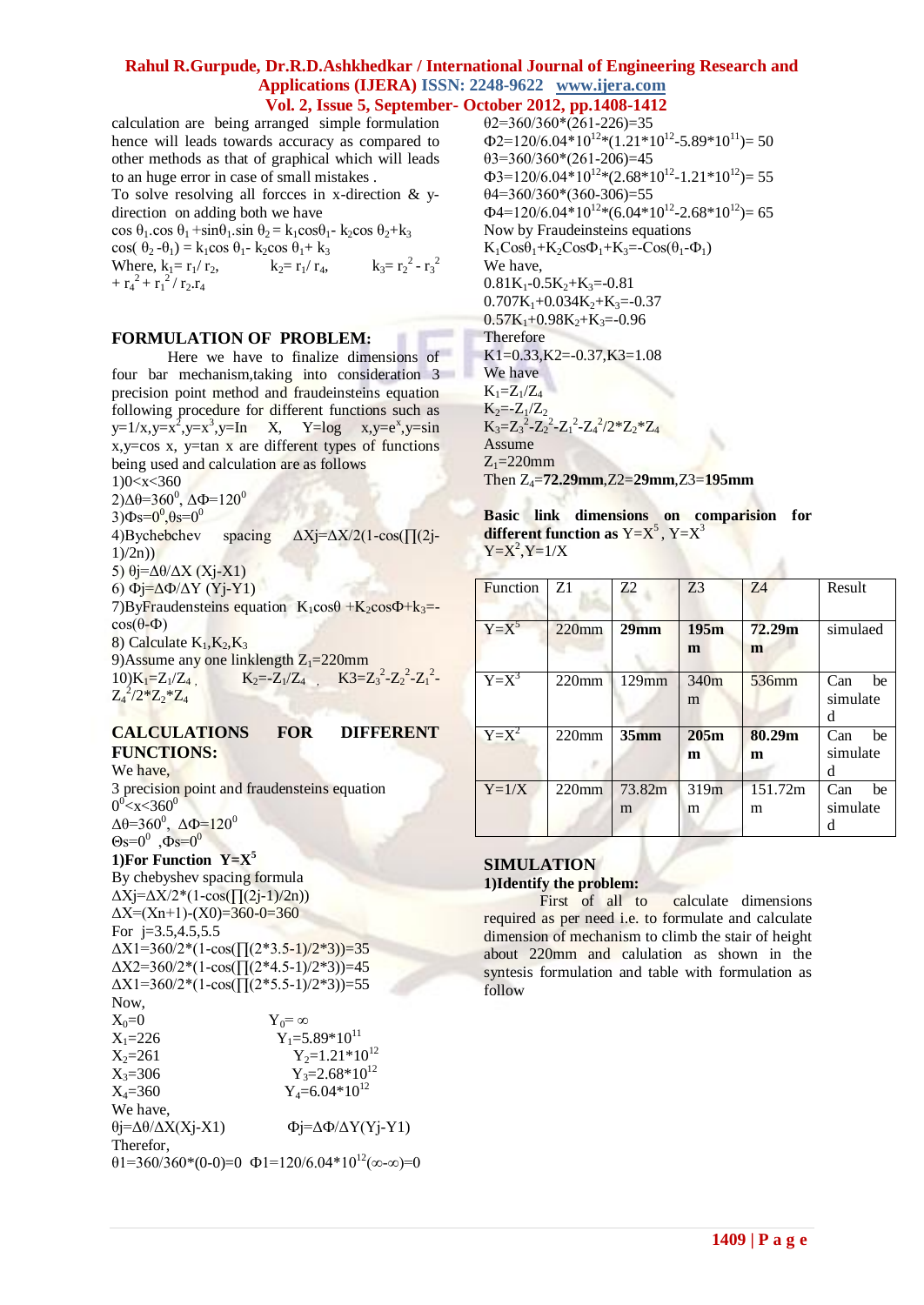

# **2) Formulate the problem:**

With following steps we can formulate the problem 1)0<x<360 2)Δθ=360<sup>0</sup>, ΔΦ=120<sup>0</sup>  $3)$ Φs= $0^0, \theta$ s= $0^0$ 4)Bychebchev spacing ΔXj=ΔX/2(1-cos(∏(2j- $1)/2n$ ) 5)  $\theta$ j=Δ $\theta$ /ΔX (Xj-X1) 6) Фj=ΔФ/ΔY (Yj-Y1) 7)ByFraudensteins equation  $K_1cos\theta + K_2cos\theta + k_3 =$  $cos(\theta - \Phi)$ 8) Calculate  $K_1, K_2, K_3$ 9)Assume any one linklength  $Z_1=220$ mm<br>10)K<sub>1</sub>= $Z_1/Z_4$ , K<sub>2</sub>= $-Z_1/Z_4$ , K3=Z 10) $K_1 = Z_1/Z_4$ ,  $K_2 = -Z_1/Z_4$ ,  $K_3 = Z_3^2 - Z_2^2 - Z_1^2$  $Z_4^2/2^*Z_2^*Z_4$ 

**3) Collect and process real system data:** Collect data on system specifications (e.g., bandwidth fora communication network), input variables, as well as performance of the existing system.



Translate these conceptual models to simulation software acceptable form.



**5) Validate the model:** Compare the model's performance under known conditions with the performance of the real system.





**4) Formulate and develop a model:** Develop schematics and network diagrams of the system (How do entities flow through the system?).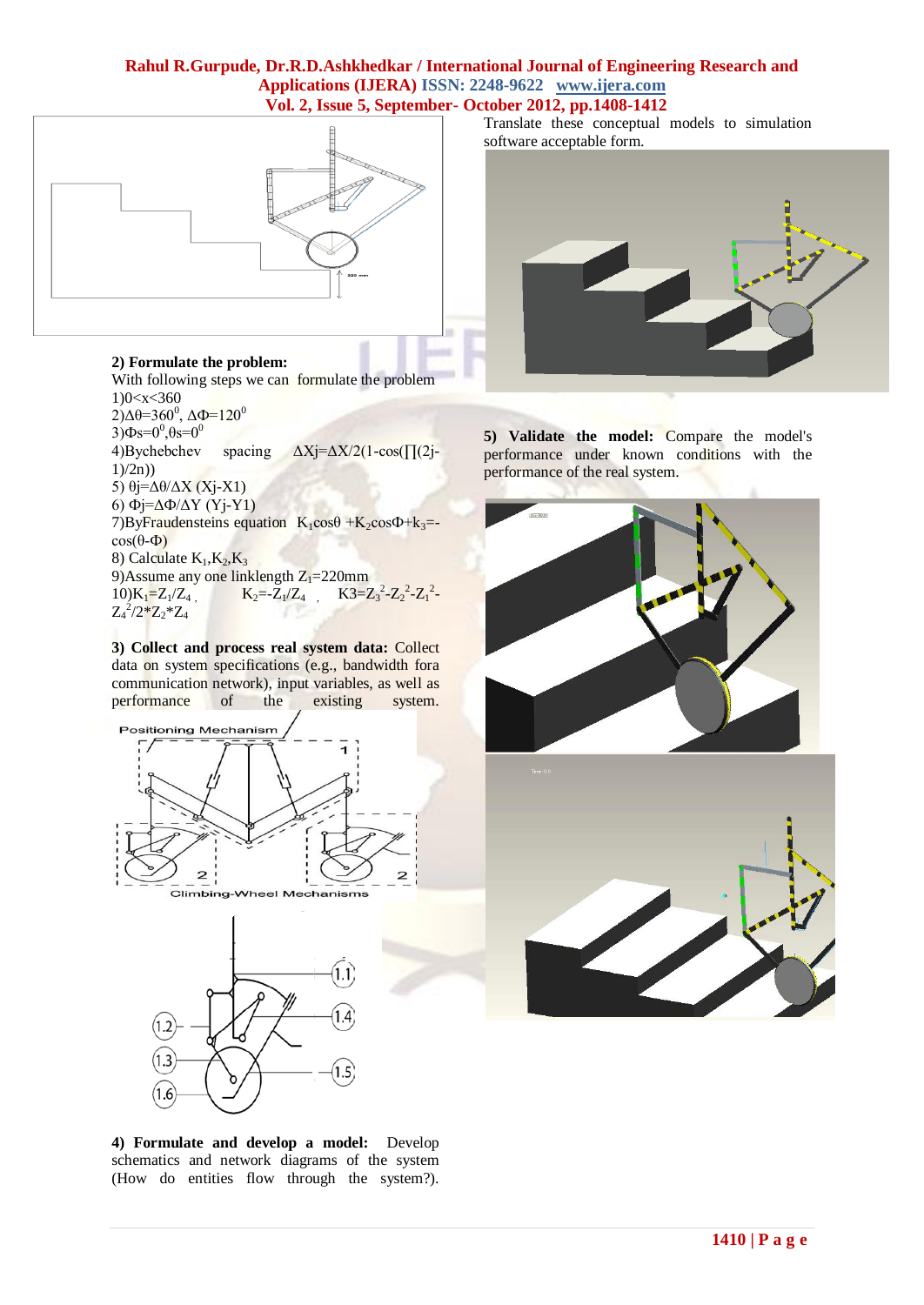

**6) Establish experimental conditions for runs:** Address the question of obtaining accurate information and the most information from each run. Determine if the system is stationary (performance measure does not change over time) or non-stationary (performance measure changes over time).







**9) Recommend course of action**





**7) Perform simulation runs:**



**8) Interpret and present results:**